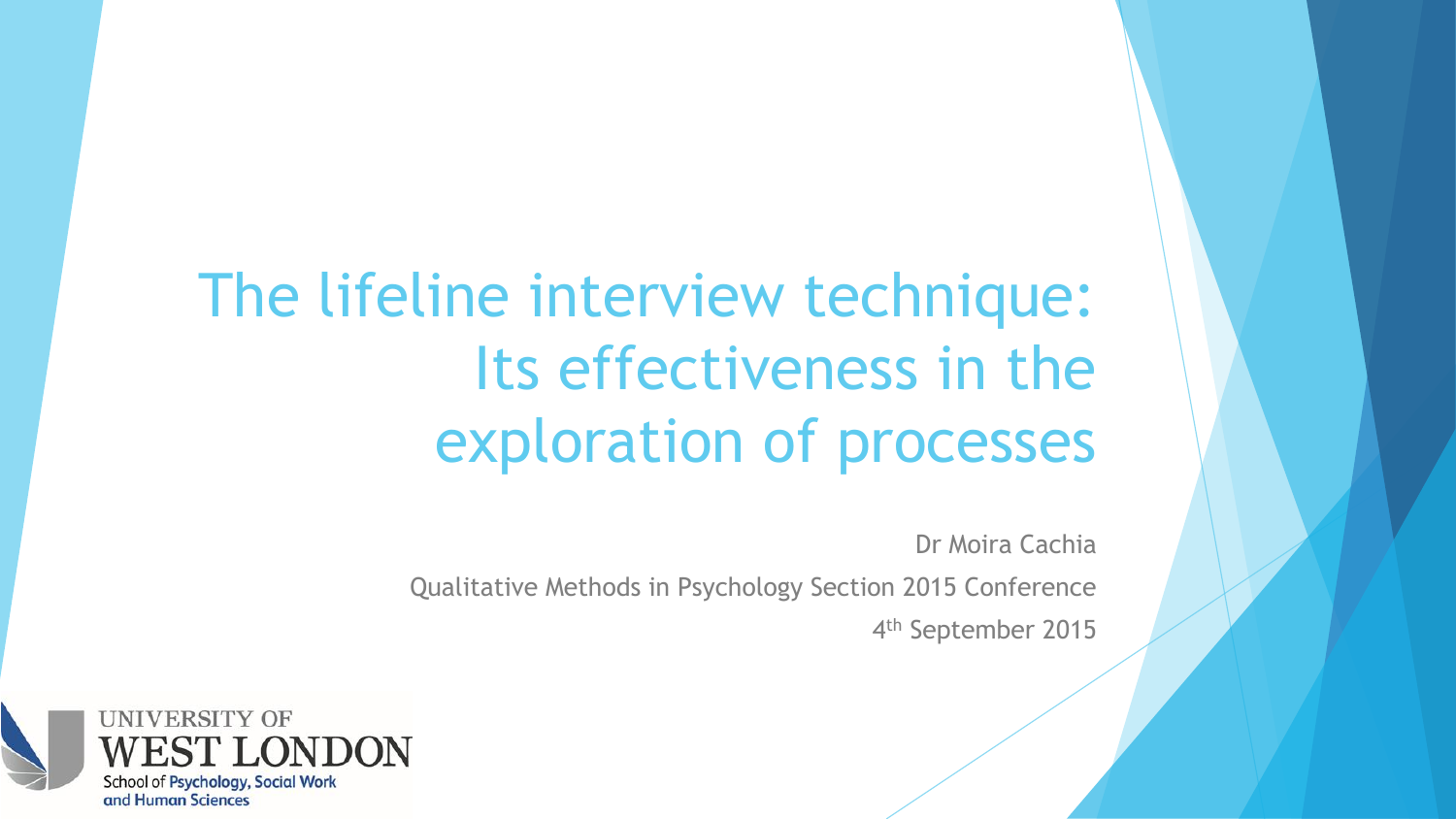# Overview of the presentation

- Introduction to the present study
- $\blacktriangleright$  Focus on the data collection method the lifeline technique
- ▶ Usefulness of this method

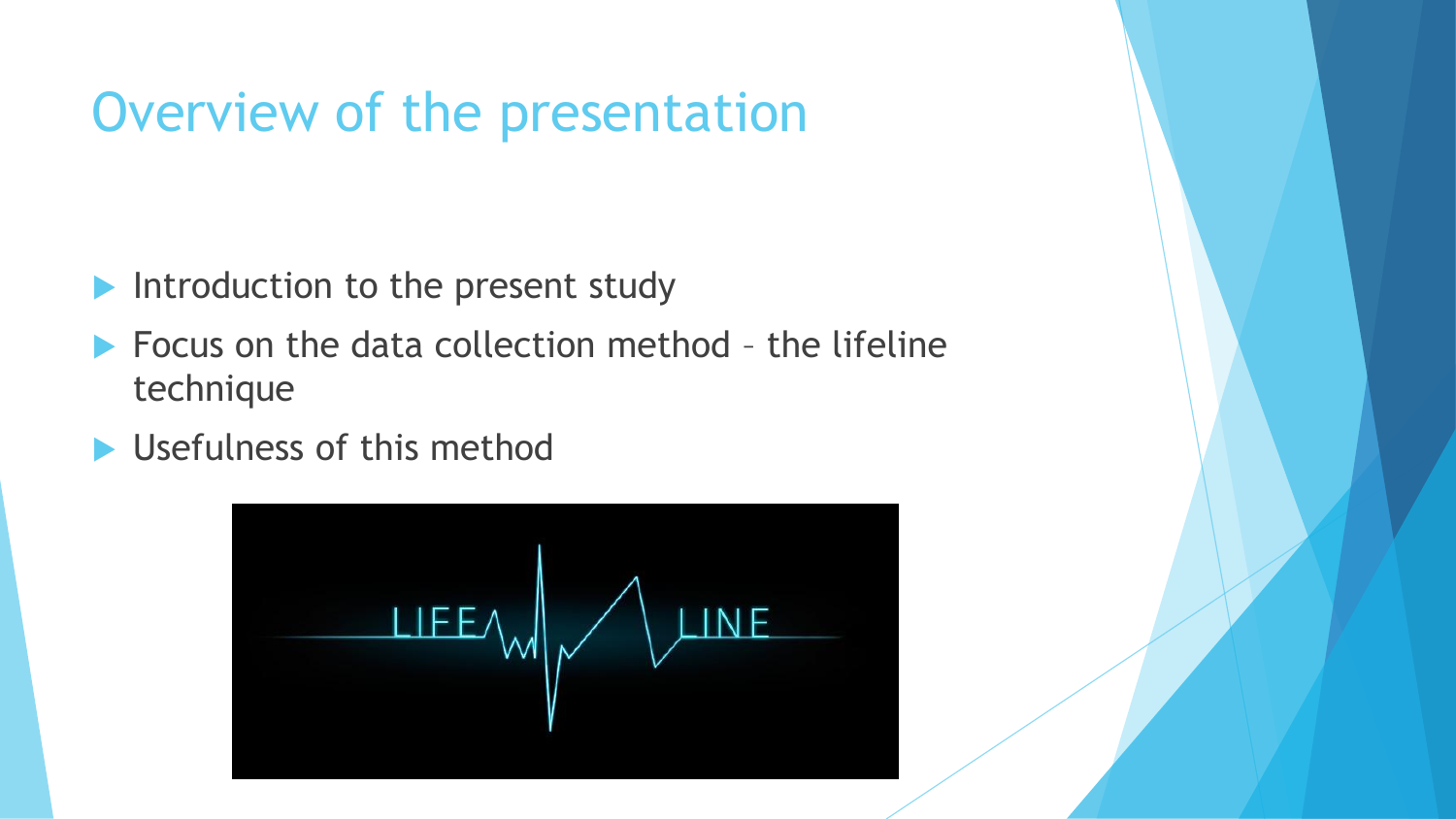# The Psychological Contract

The **Psychological Contract** is the employee's perceived beliefs, shaped by the organisation, of the employment relationship agreement (Rousseau, 1989, 1995).

Three main aspects have been identified to enable understanding of this construct:

**Content, Form and Process**

**Content: Promises made between employee and employer**

**Form: Transactional / Relational**

**Process: From formation to maintenance to breach/violation to termination**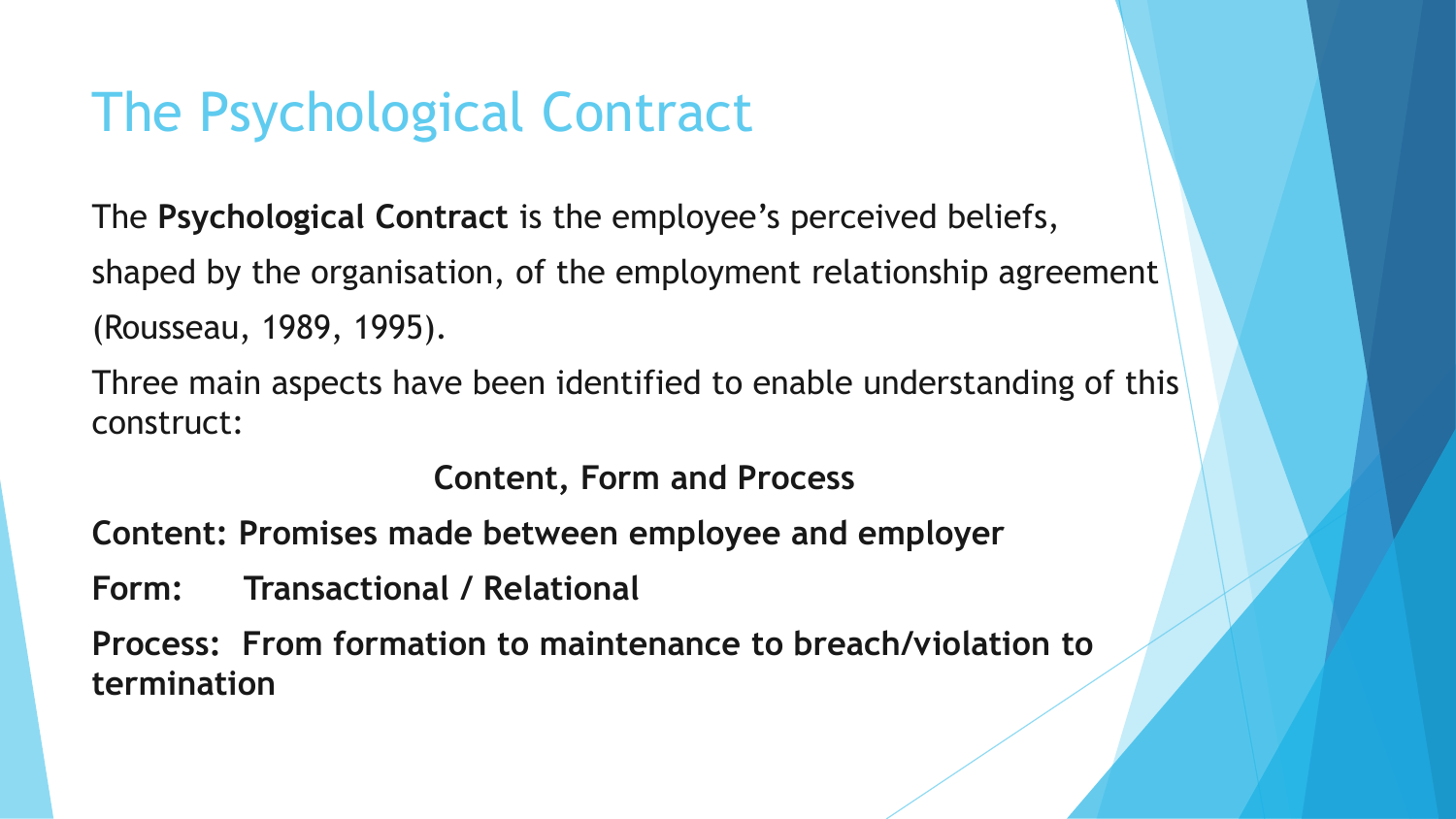### Why study the psychological contract?

- Research has focussed mainly on the negative consequences of psychological contract breach – particularly unfulfilled or broken promises by the organization(Conway & Briner, 2005).
- A positive psychological contract promotes desirable employee attitudes and behaviours such as organizational commitment and intention to stay (de Vos, Buyens & Schalk, 2005).
- **Pasychological contract formation is shaped by the following factors:** 
	- 1. Personal characteristics such as personality and cognitive biases.
	- 2. External messages such as explicit contract terms, corporate identity and personal recommendations.

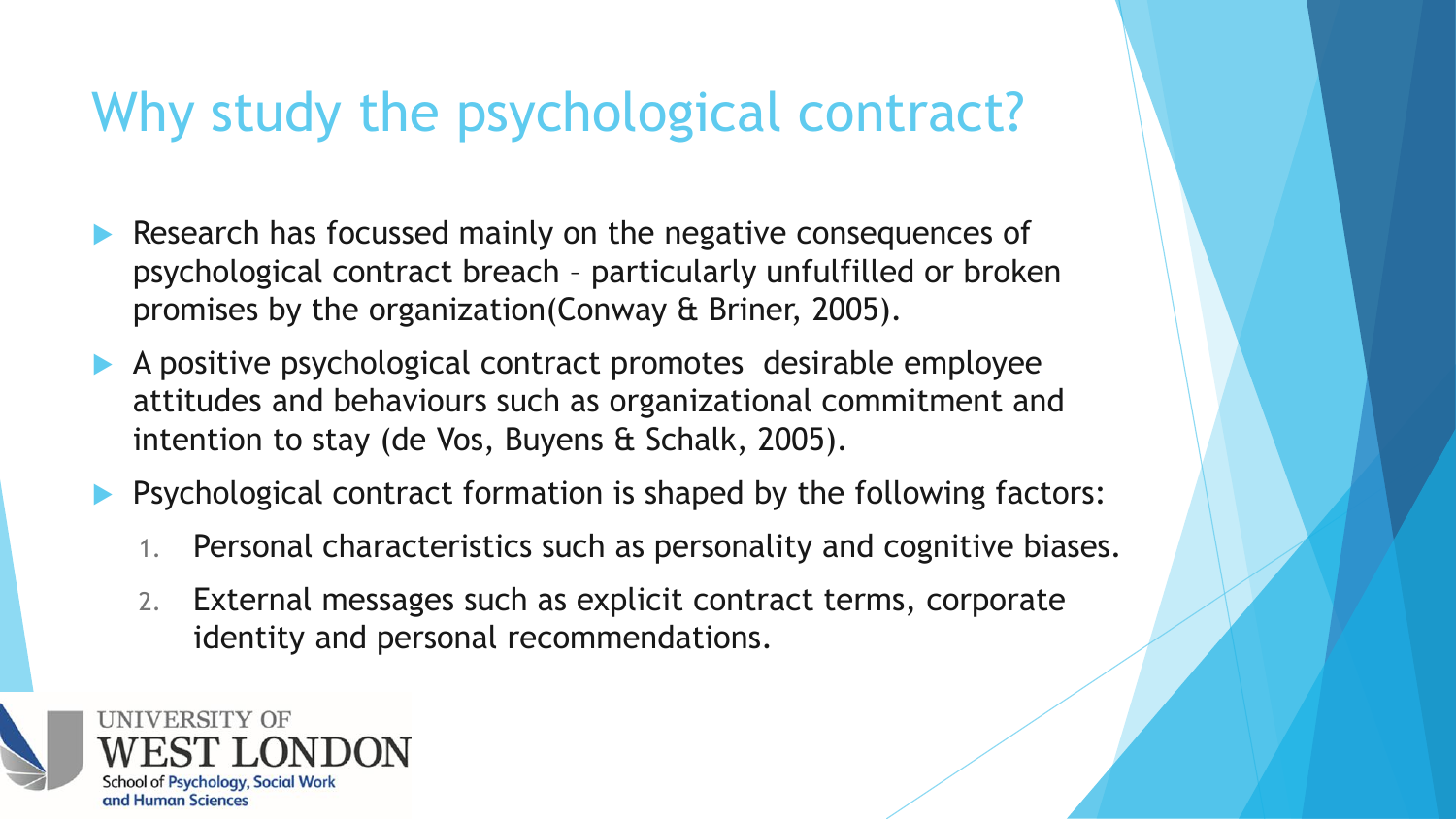#### Research Question

*What factors influence the formation, development and maintenance of the psychological contract?*

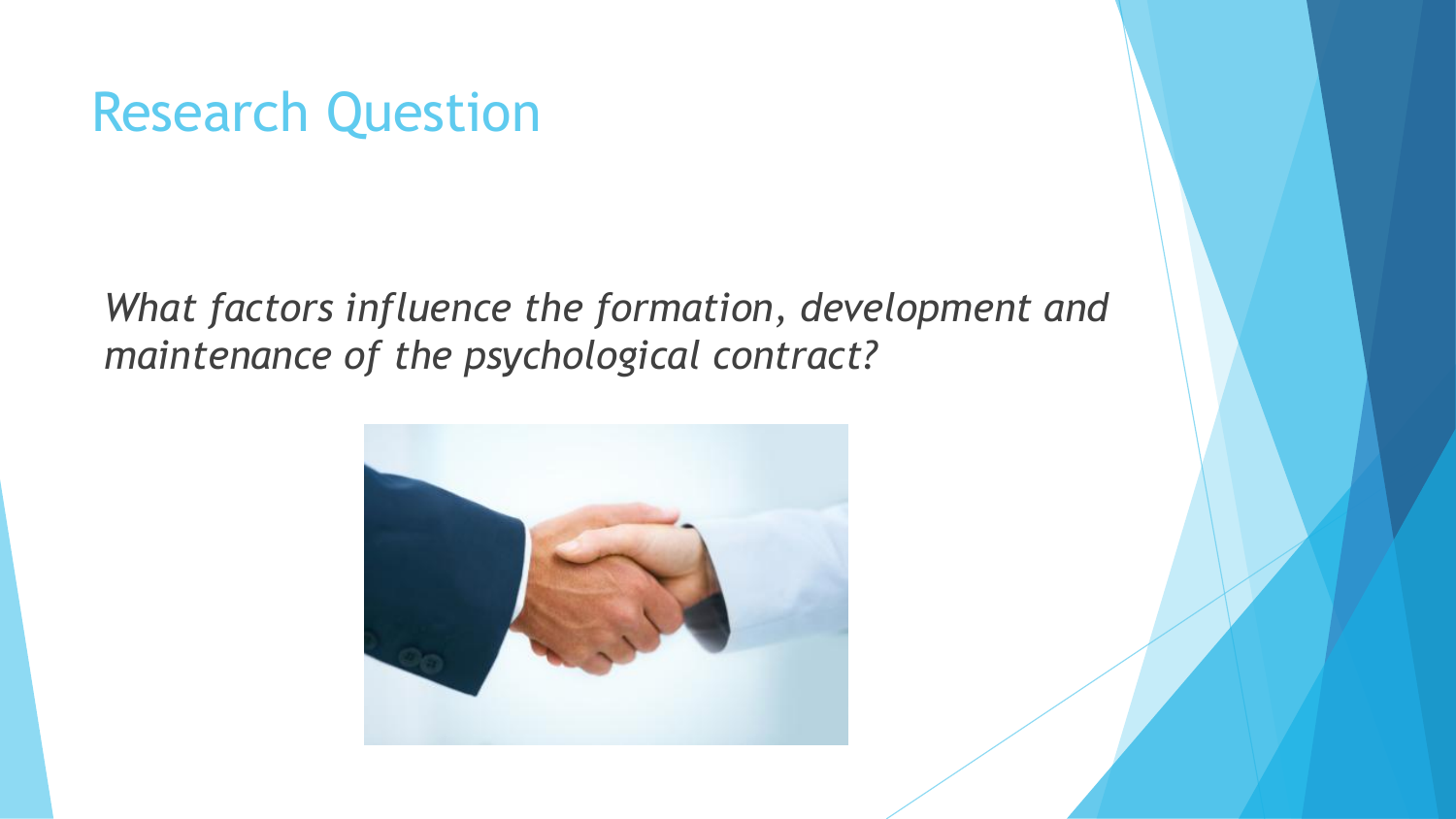### Method

Longitudinal design:

**In-depth semi-structured interviews lasting an average of 45 minutes**



Interview participants: 30 white collar employees (reducing to 26 at 2<sup>nd</sup> and 3<sup>rd</sup> time point)

Thematic analysis (Braun & Clarke, 2006) of the interview transcripts



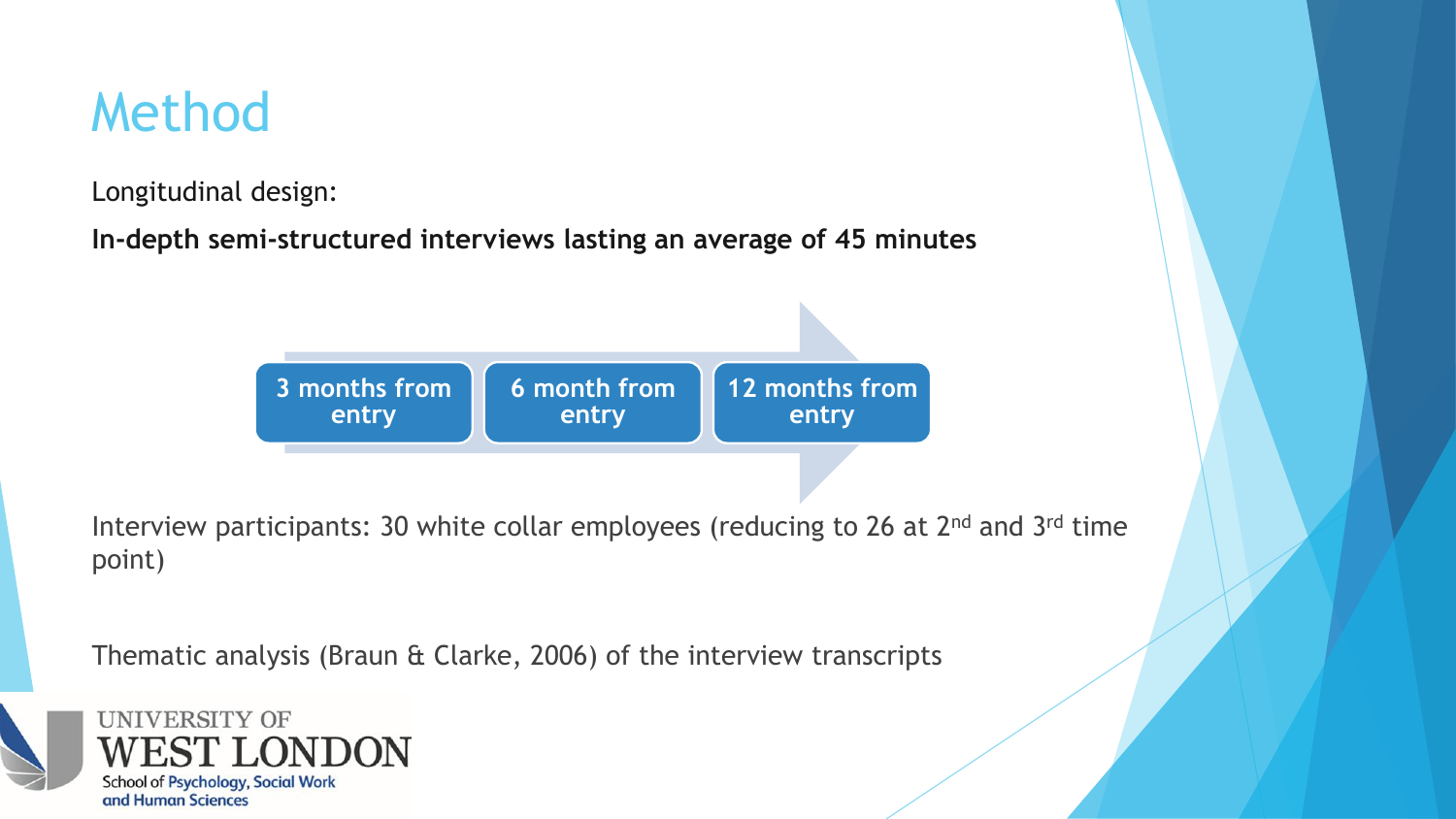#### The nature of processes

Langley (1999) defines processes as having four main characteristics:

1. Processes are composed of *sequences of events,* where happenings demand an affective, cognitive, and/or behavioural reaction.

2. Processes involve a *multiple level of analysis*, such as individual or group level.

3. Processes have a *temporal element* and this varies between the different events that form part of it.

4. Processes are *composed of events* that can take different forms such as expectations, objectives and relationships.

Individuals continuously engage in a process of sensemaking, placing encountered stimuli into some into some kind of structure, a framework that is then used to 'comprehend, understand, explain, attribute, extrapolate, and predict' (Starbuck and Milliken, 1988, p. 51).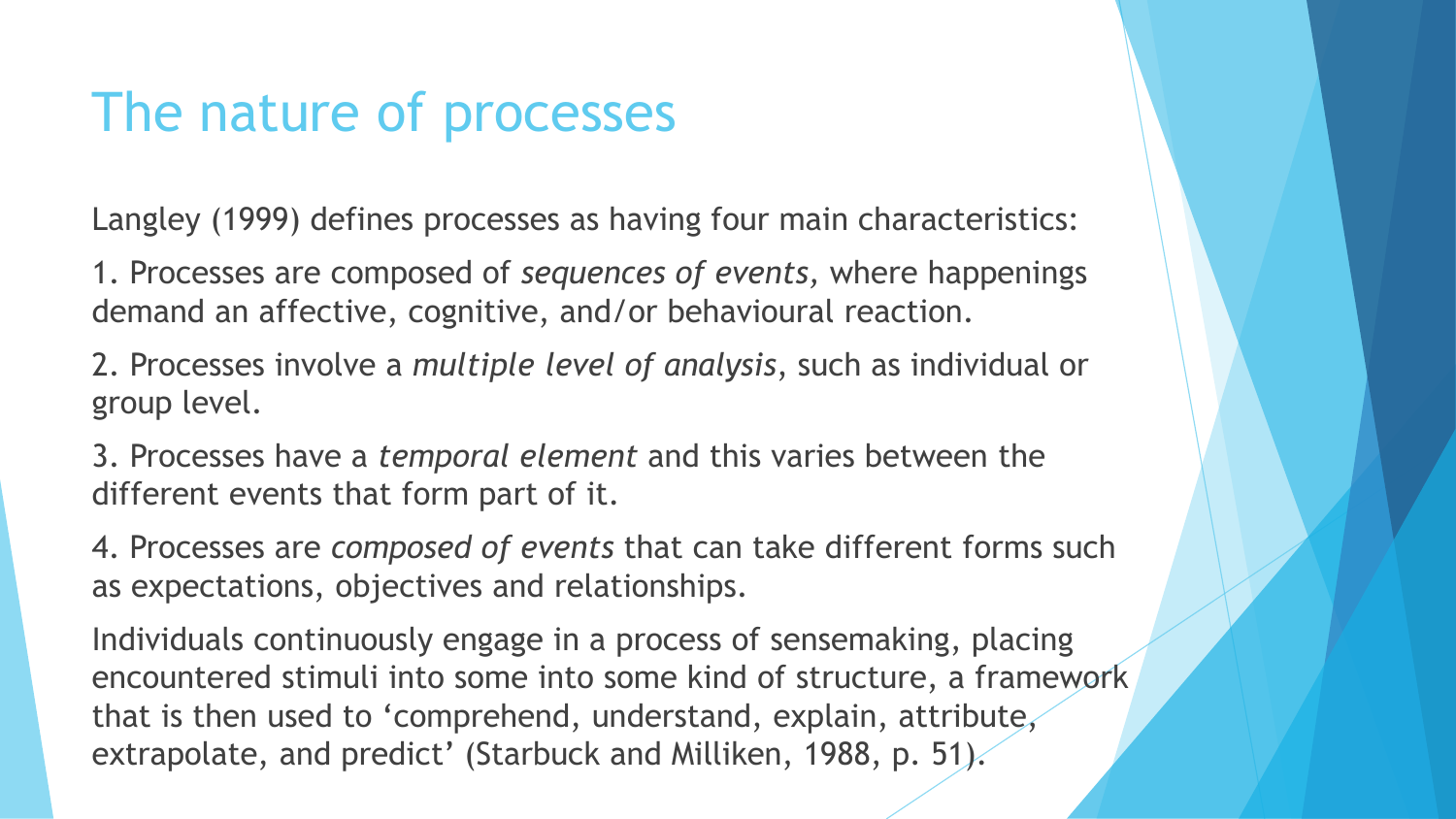#### Narrative interviews

- Provide the 'whats', 'whys' and 'hows' within participants' experiences (Sarbin, 1986).
- Acknowledge participants as vital experts of the investigated phenomena/experiences.
- Allow participants to define the nature, structure and presentation of the content in the interview – "impose order on the flow of experience" (Reismann, 1993, p.2).
- **Take a constructivist perspective, a storied approach to inquiry**
- Recounting stories is a natural basic activity people engage in (MacIntyre, 1984).
- $\blacktriangleright$  Narratives have a beginning, middle and end which connects the different elements included in the recounted story within time and space.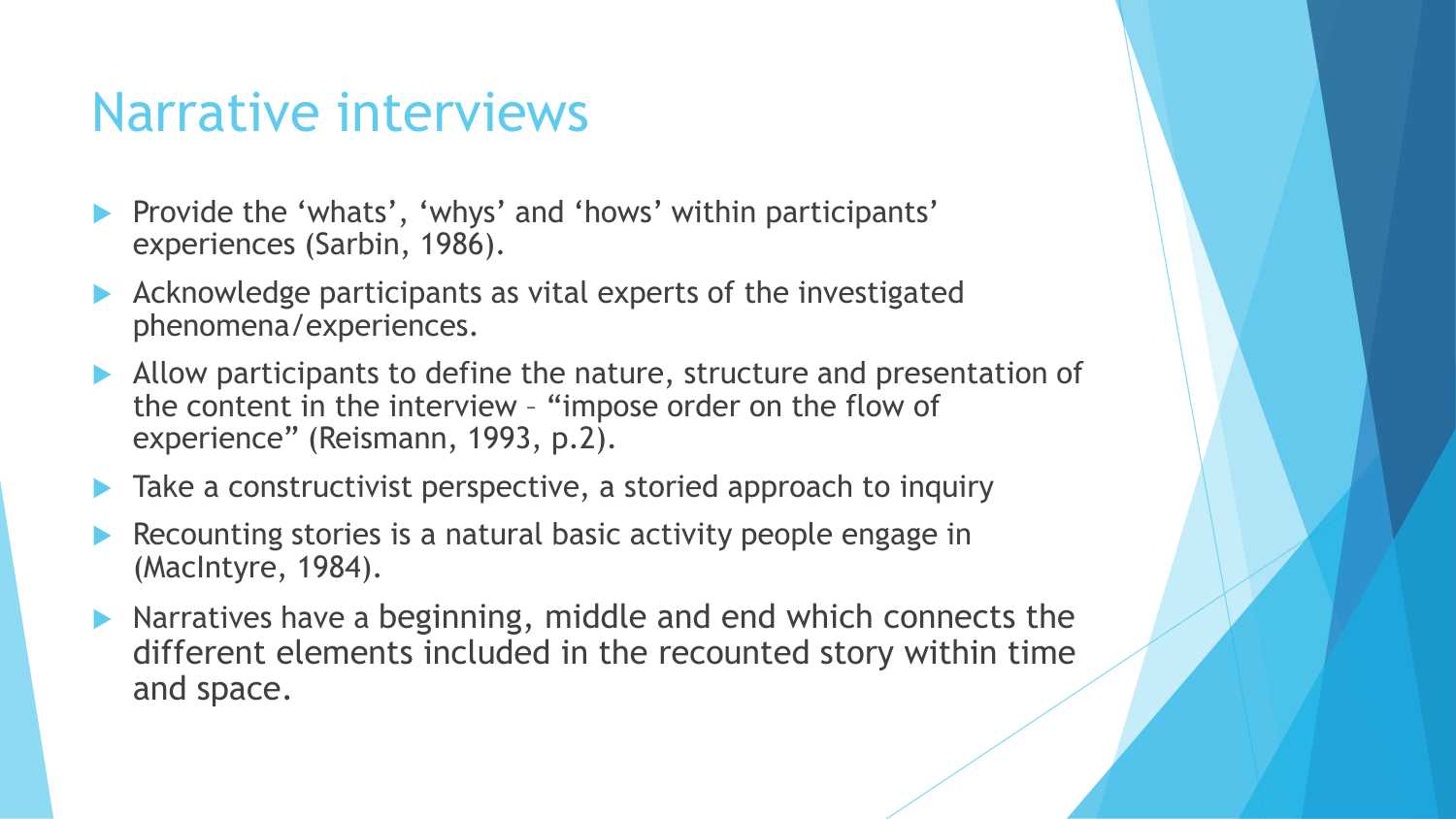#### The lifeline interview technique

- Used largely in career counselling, exploring the client's story of past, present and expected future experiences (Brott, 2001).
- In clinical settings, the lifeline interview technique provides a canvas on which the 'graphic synthesis of the major events' (Phaneuf, 2007, p.2) of her patients' experience occurs, resulting in more than merely an autobiography.
- $\blacktriangleright$  Participants narrate their story to the interviewer, in an objective and non-judgemental environment (Phaneuf, 2007).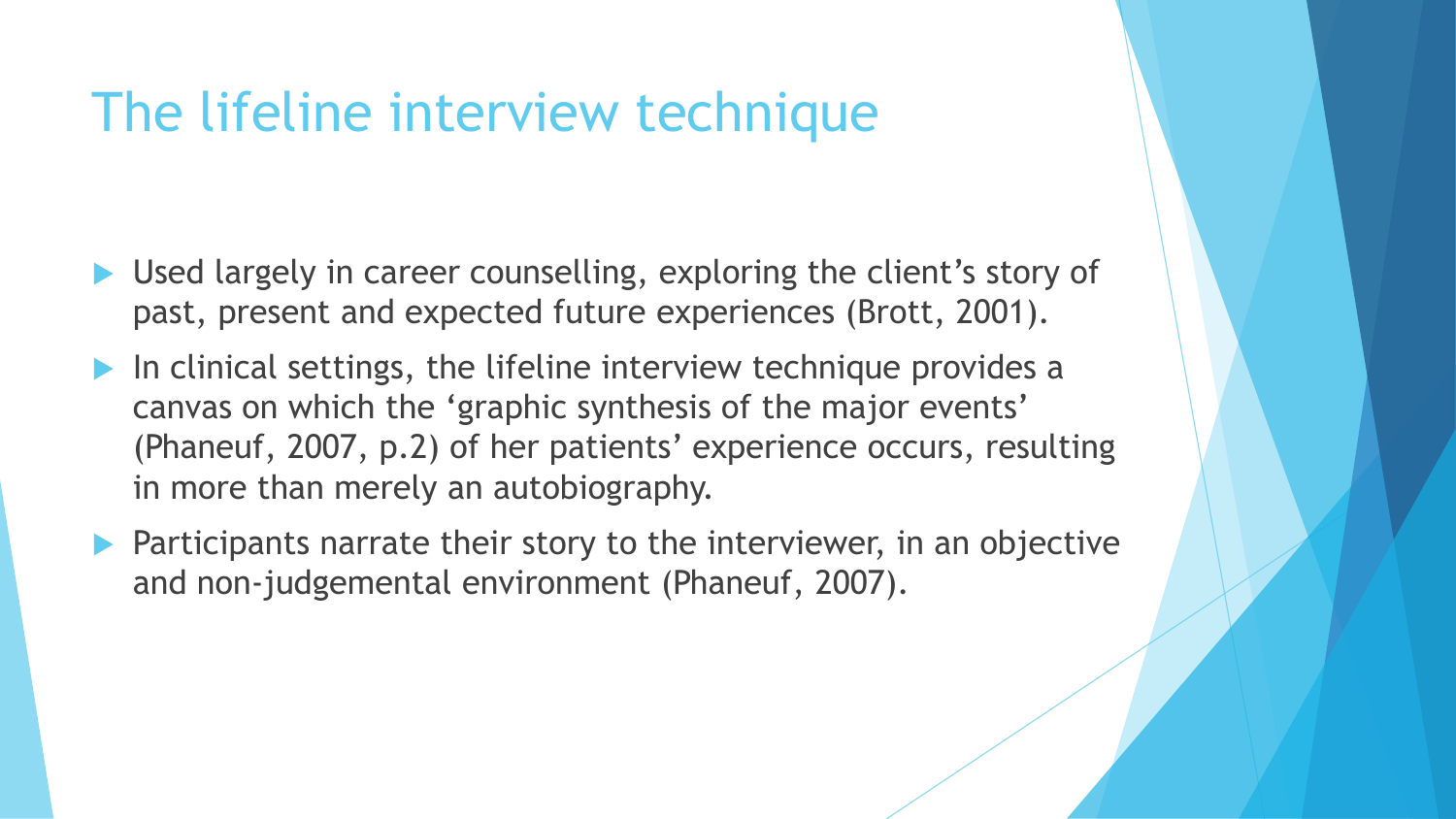#### Introduction to lifeline activity

*"In this interview we are going to be focussing on those experiences which stood out since you joined this organization. They don't necessarily need to be life-changing experiences but ones that have come up as a surprise or that you can recall to have remained printed in your mind or perhaps have had impact on your life. These experiences do not necessarily need to be work related but anything that occurred during this time period.*

*Can you recall any peak experiences that you can map across this timeline? These experiences can be both positive or negative or contain both positive and negative elements. I would like you to mark a key word or two across the line for each event that comes to*  mind. If it is positive, you can place it above the line while if it is *negative, you can put it below the line, or in the middle if it has both negative and positive aspects to it. Take your time to do this and when you're ready, I would appreciate if you can talk me through them."*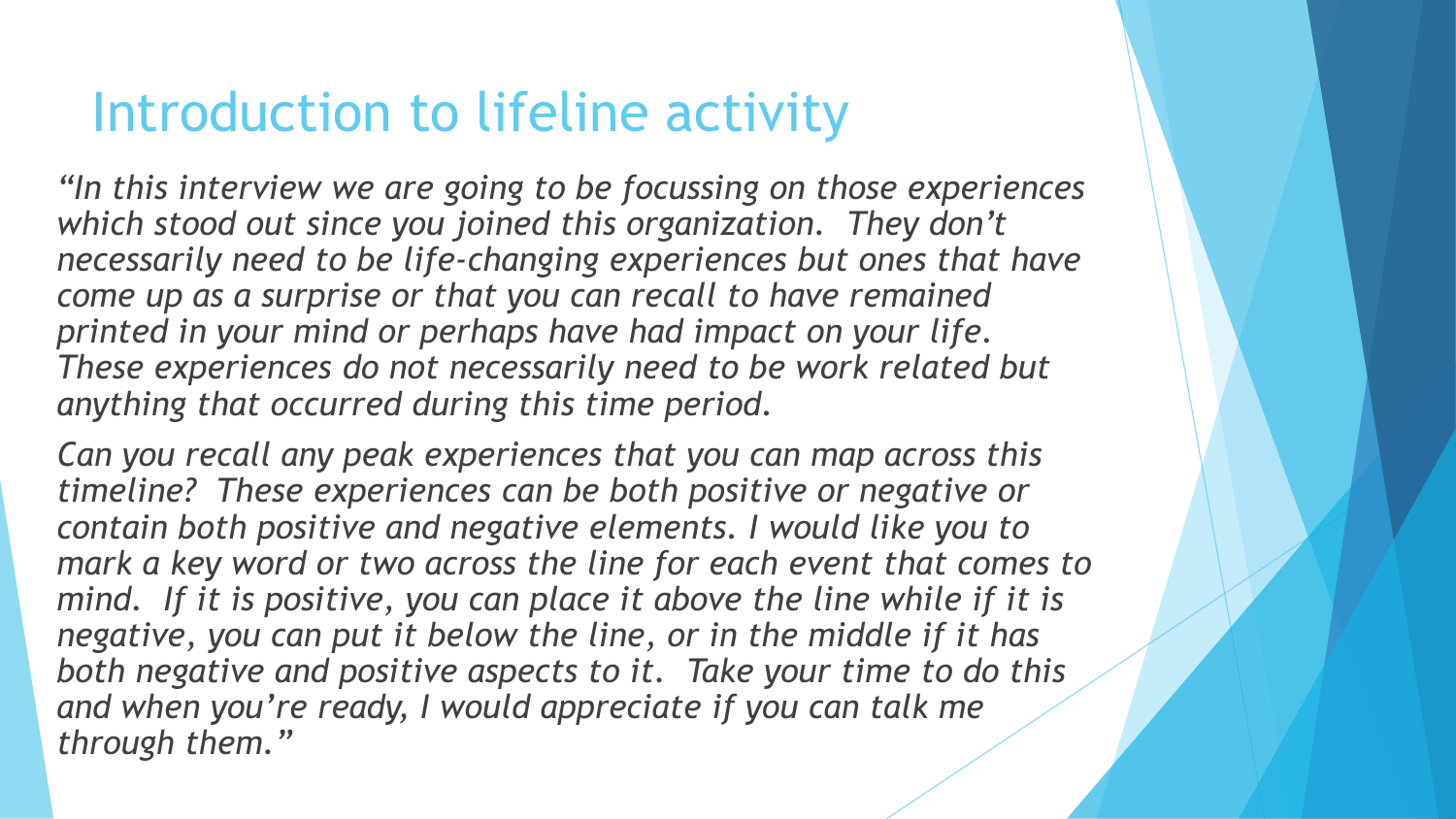#### *Further explanation…*

*"What I mean by surprises are things that you have experienced during this time which were unexpected or unanticipated and which made you reflect on them. This is common for people joining any new job as they come to experience the actual job environment."*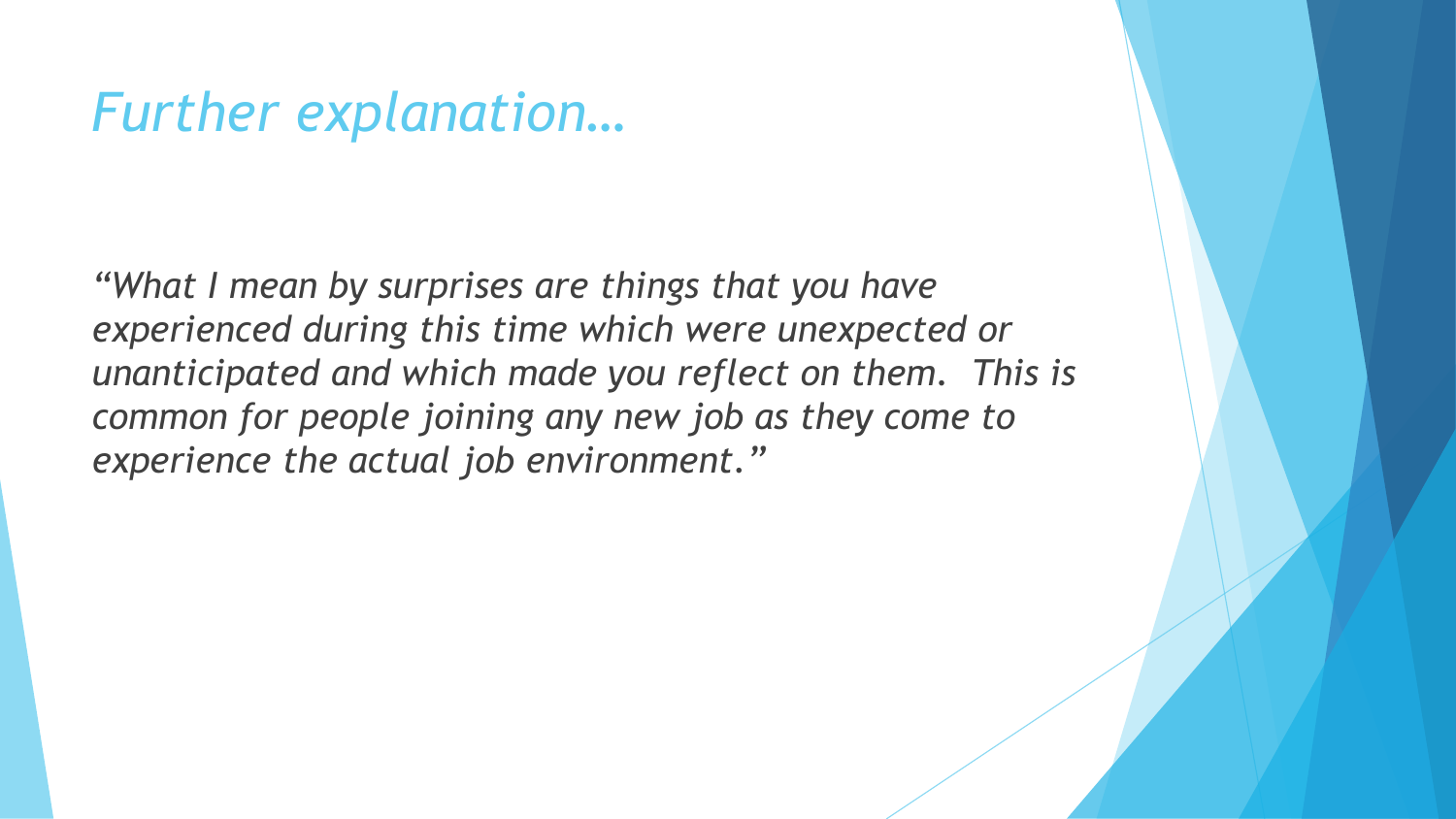$(a)$  $Gx + YD$ <br> $YD$ <br> $YD^2$ <br> $YD^2$ <br> $YD^2$ Guform INSET 15) Leelong (pum)<br>heelong X<br>Xategarate) 15/day  $\overline{\times}$  $\times$ May / Juve may/ Istiveah<br>Lation Les Istiant<br>Intiantes<br>Jeadactes 152 day  $\times$ Me MG on  $MOM$ application before this Nov Your 10 intends sed. tear. 2013Sunday dag 1 Year 10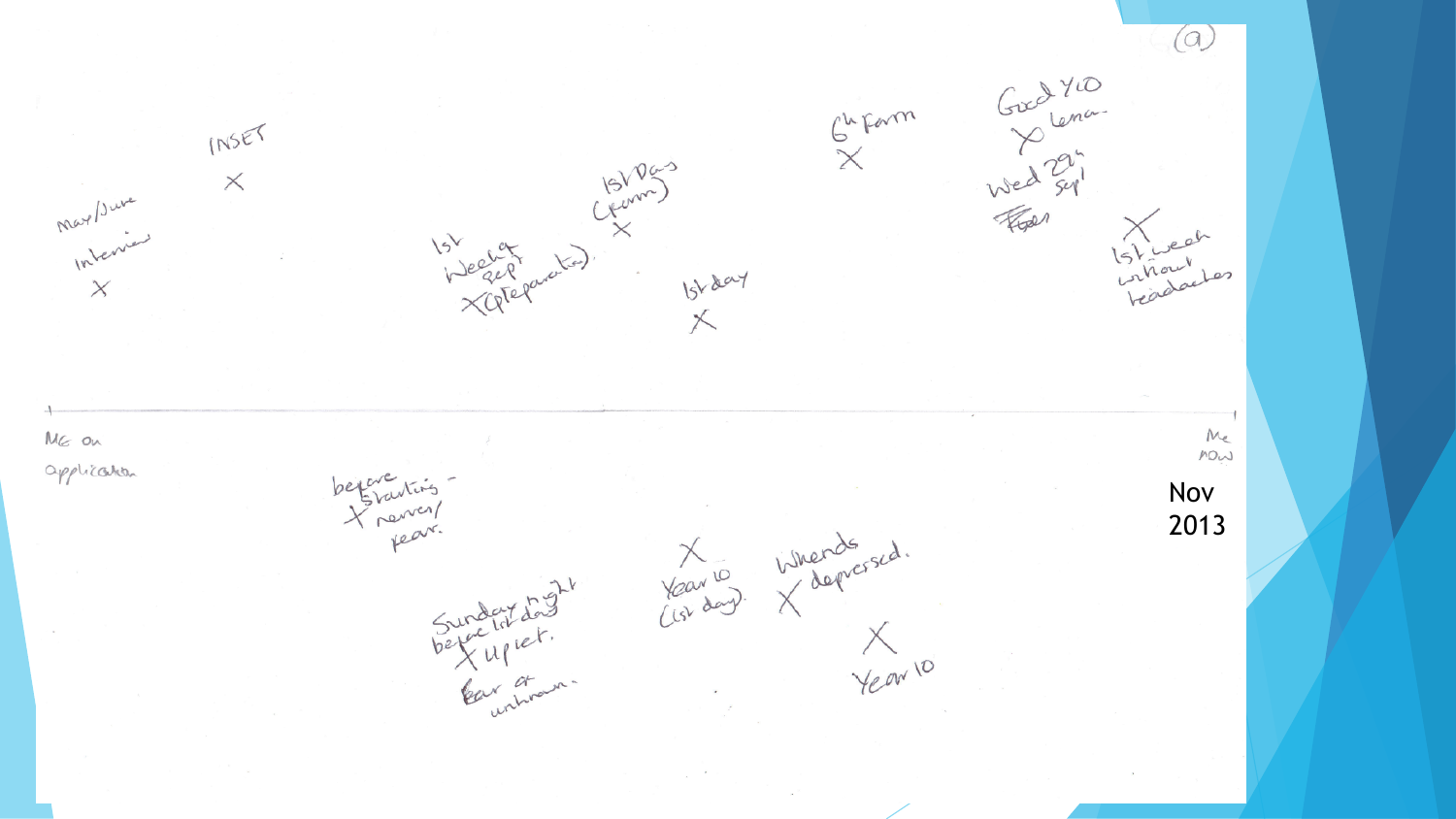#### Prompts

*Why was it so surprising? Why did this instance stand out? What were you doing at the time? What were you feeling? How did you deal with this? How do you feel about it now? What influence has it had on you? What are the consequences/results of this experience?*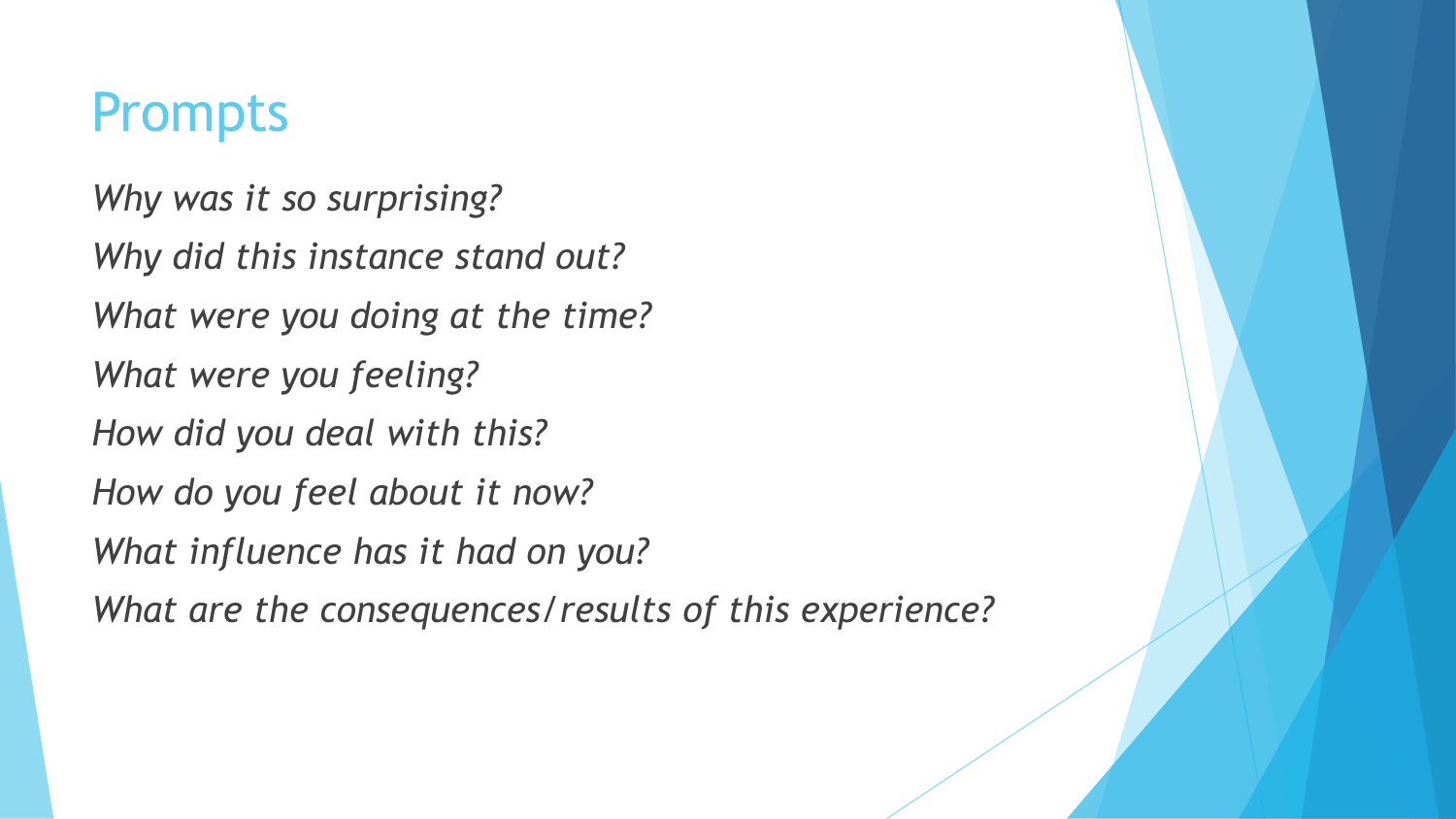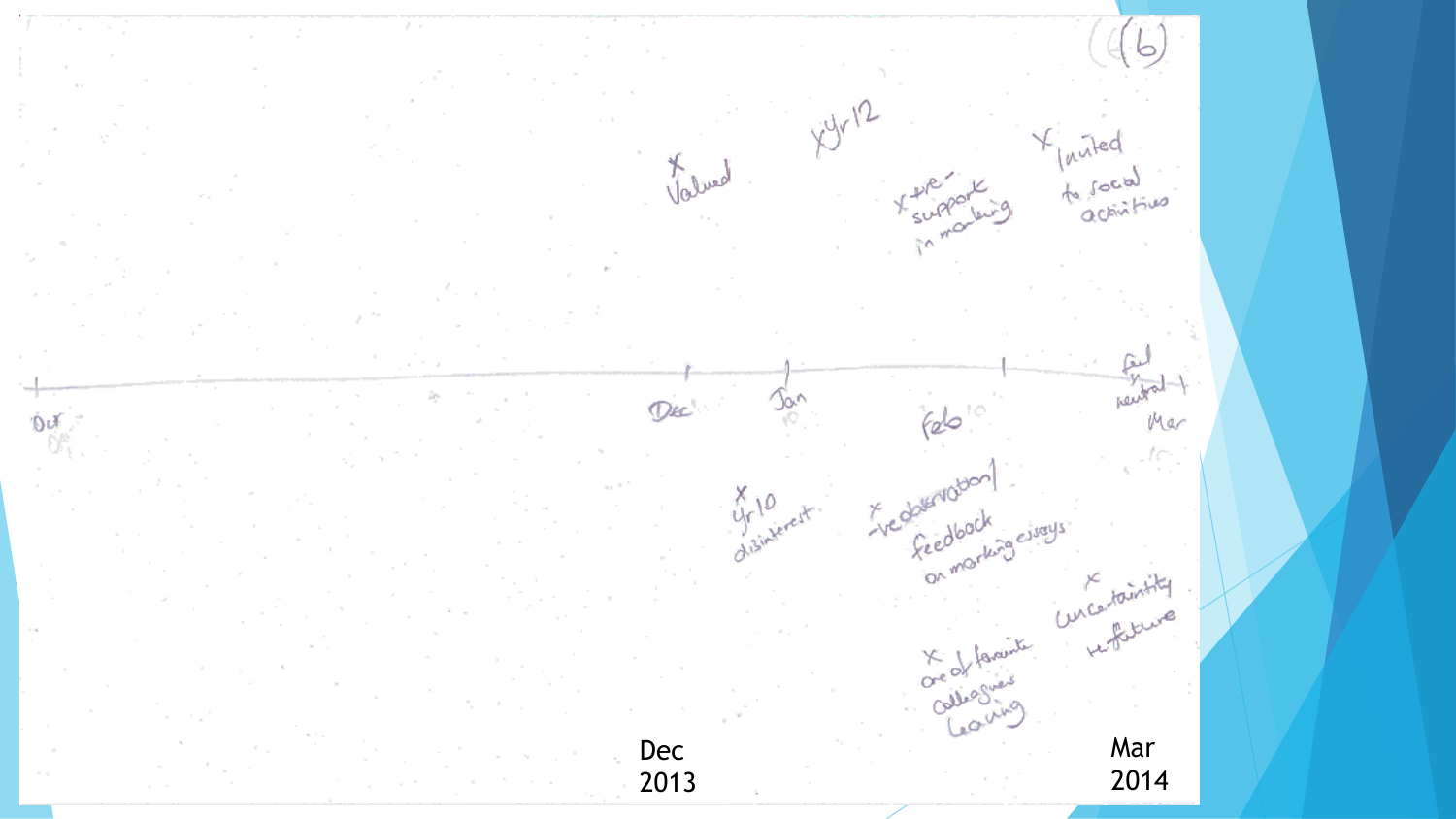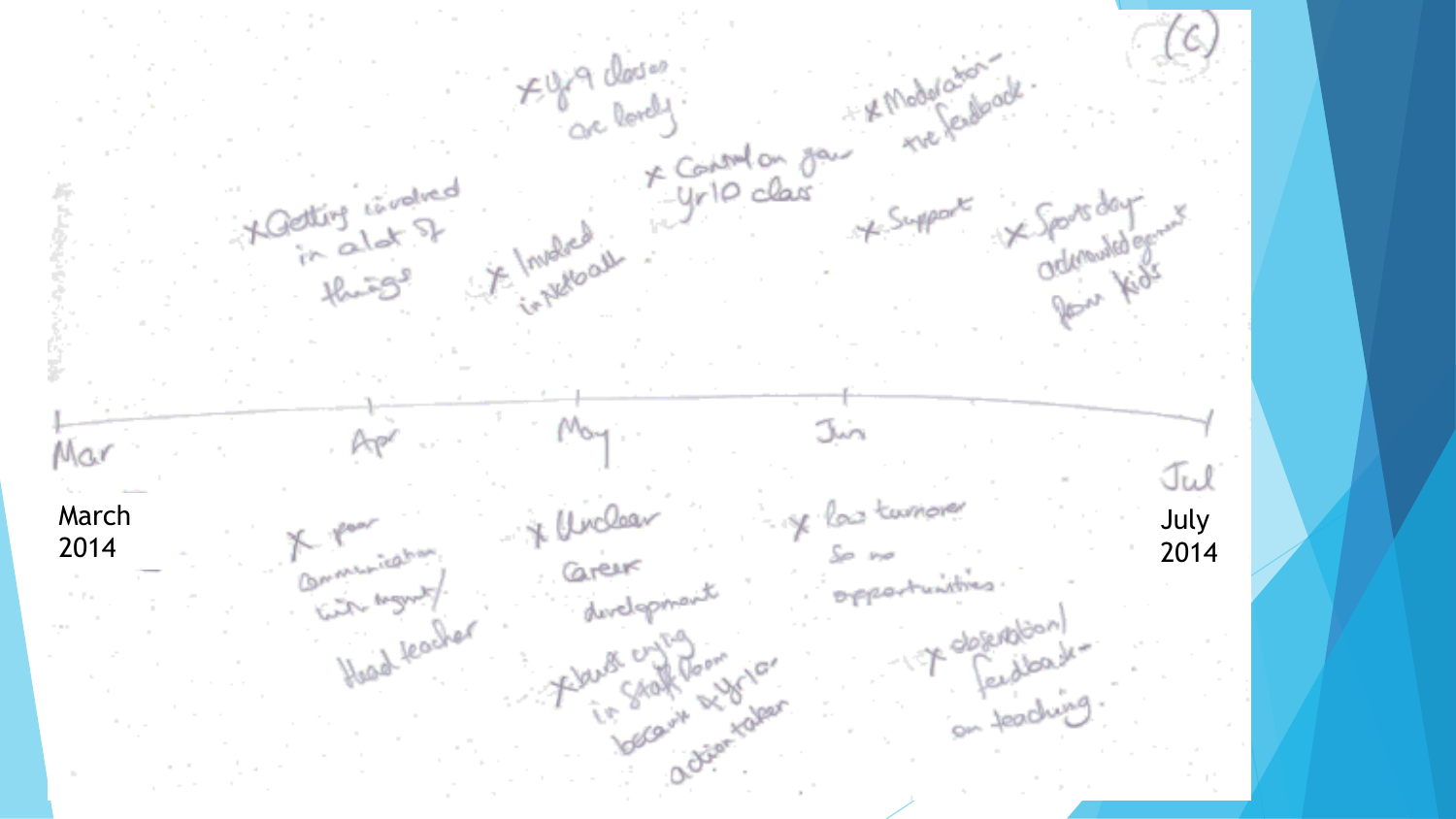### Why is this technique useful?

- **The lifeline technique provides a framework in which the** interviewees' account can be captured in-depth.
- Participants' engagement is enhanced through active involvement in marking and classifying key events as positive/negative and then building their stories around these markings.
- **Markings on the lifeline guide the narration of the various aspects** within their lived experiences.
- In longitudinal studies, it serves as a reference point to initiate further exploration of the participants' experience in subsequent interviews.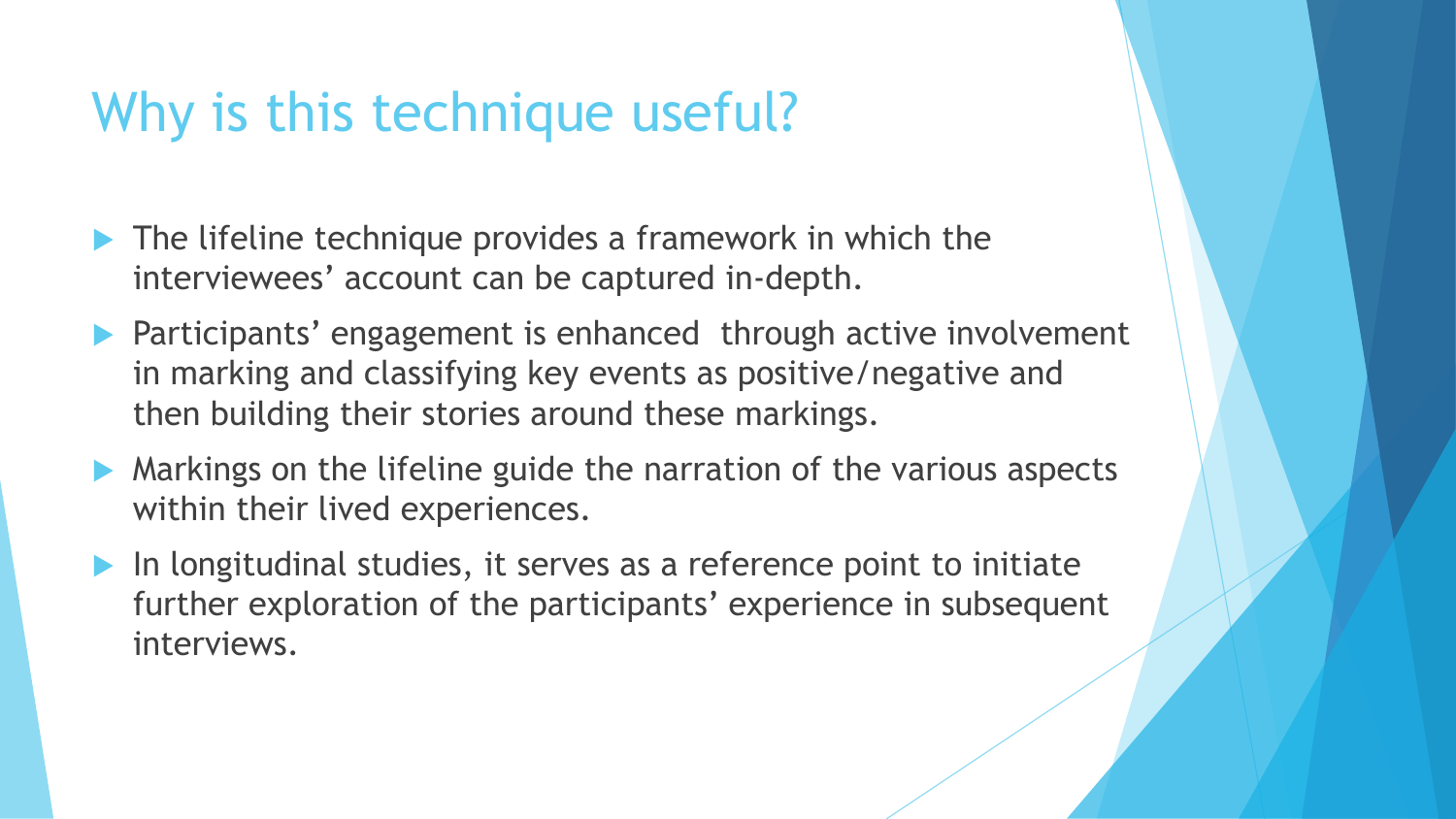# The Psychological Contracting process: A shift in the balance of the exchange

**"What can I offer to the organization?"** 

(Employee focuses on enhancing self-efficacy)



**"What is this organization offering me?"**

(Employee focuses on continuity of self-expression)